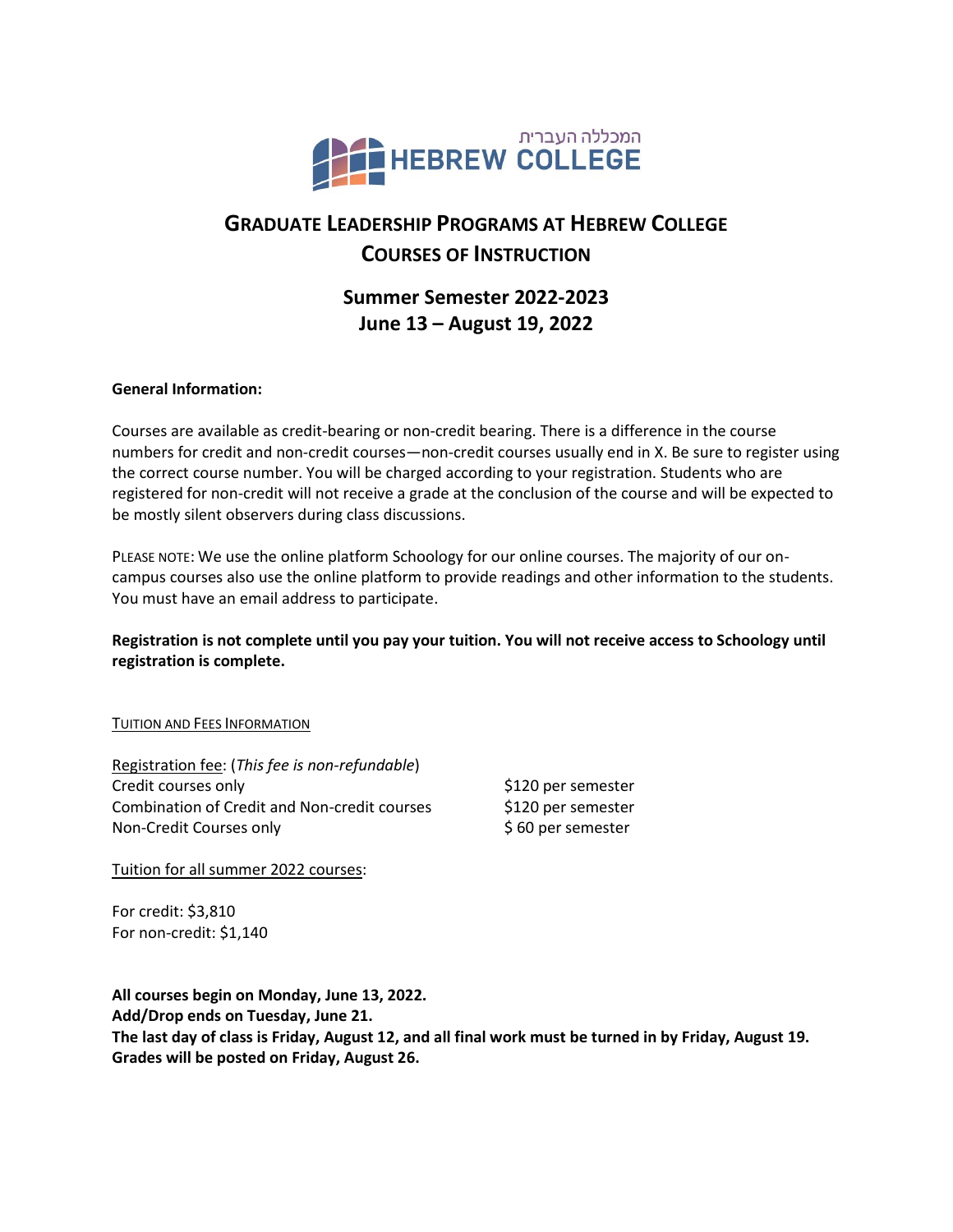#### **Dropping/Withdrawing from a course:**

You may drop a course during the Add/Drop Period by returning to the Hebrew College Student Portal, Campus Café, and dropping the course. If you do not have access to Campus Café, please contact the Registrar at registrar@hebrewcollege.edu.

If you withdraw from a course after Add/Drop is over, you must email the Registrar's Office and include a **Course Withdrawal Form** (found on our website under Resources/Registrar/Forms. *The student is*  responsible for notifying the Registrar's Office when withdrawing from any course. A conversation with the instructor is not sufficient. If the Registrar's Office is not notified, you will be responsible for full course tuition and not entitled to any sort of refund.

Refunds will be applied as listed below:

#### **Refund Schedule for Summer Classes**

- During the Add/Drop period: 100 percent tuition refund
- No refund after Add/Drop Period.

Students receiving Federal Direct Loans or Pell Grants are subject to federally mandated refund regulations. Please contact the Financial Aid Office for further information: 617-559-8847 or bgielow@hebrewcollege.edu.

Students with extenuating financial circumstances may contact the financial aid office for special consideration: 617-559-8847 or bgielow@hebrewcollege.edu.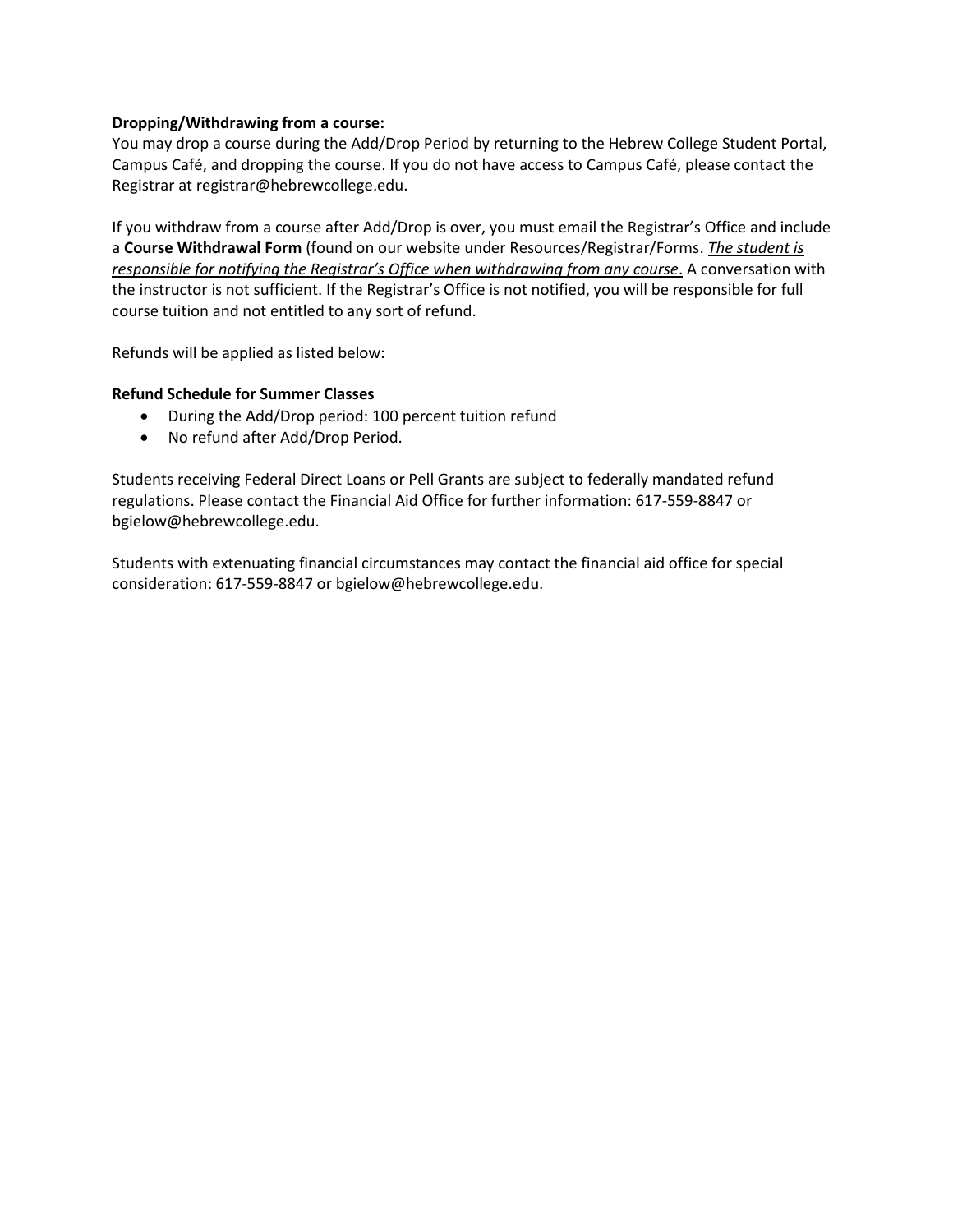# **GRADUATE LEADERSHIP PROGRAMS AT HEBREW COLLEGE COURSES OF INSTRUCTION**

## **Summer Semester 2022-2023 June 13 – August 19, 2022**

**Both of these courses will be offered online for the full semester, and they both require one week of in-person class time on the Hebrew College campus—see dates below.**

**Classes begin on Monday, June 13, and the last day of instruction is Friday, August 12.**

**Parables, Fables, and Short Stories in Modern Jewish Literature LIT605** (use LIT605X for non-credit) **Abigail Gillman 3 graduate credits Online, asynchronous On campus, in-person sessions, Monday – Friday July 18-22, 9:00 AM – 5:00 PM**

This course traces the evolution of the *mashal*, the Jewish parable, within diverse genres and historical periods. After a brief review of ancient and rabbinic parables, we will focus on transformations of the *mashal* in modern Jewish culture. Units will include Jewish fables; Hasidic and neo-Hasidic tales; modernist tales by Kafka, Agnon, Buber, and Peretz; and tales after the Shoah; and short stories by contemporary American and Israeli writers. All works will be read in translation. Our class time will be devoted to focused discussions of the texts and some secondary sources, but there will also be opportunities for independent research, an oral presentation, and creative writing.

Readings will be posted on Schoology in advance of the course. Students will be expected to have read the materials in advance of the course and recorded responses to those readings. 

**Israel in Our Communities: Engaging with Historical and Contemporary Sources EDU621** (use EDU621X for non-credit) **Marion Gribetz and Susie Rodenstein 3 graduate credits Online, asynchronous On campus, in-person sessions, Monday – Thursday July 25-28, 9:00 AM – 5:00 PM**

Through exposure to core historical knowledge, investigation of foundational documents and exploration of contemporary Israeli society, this course will help